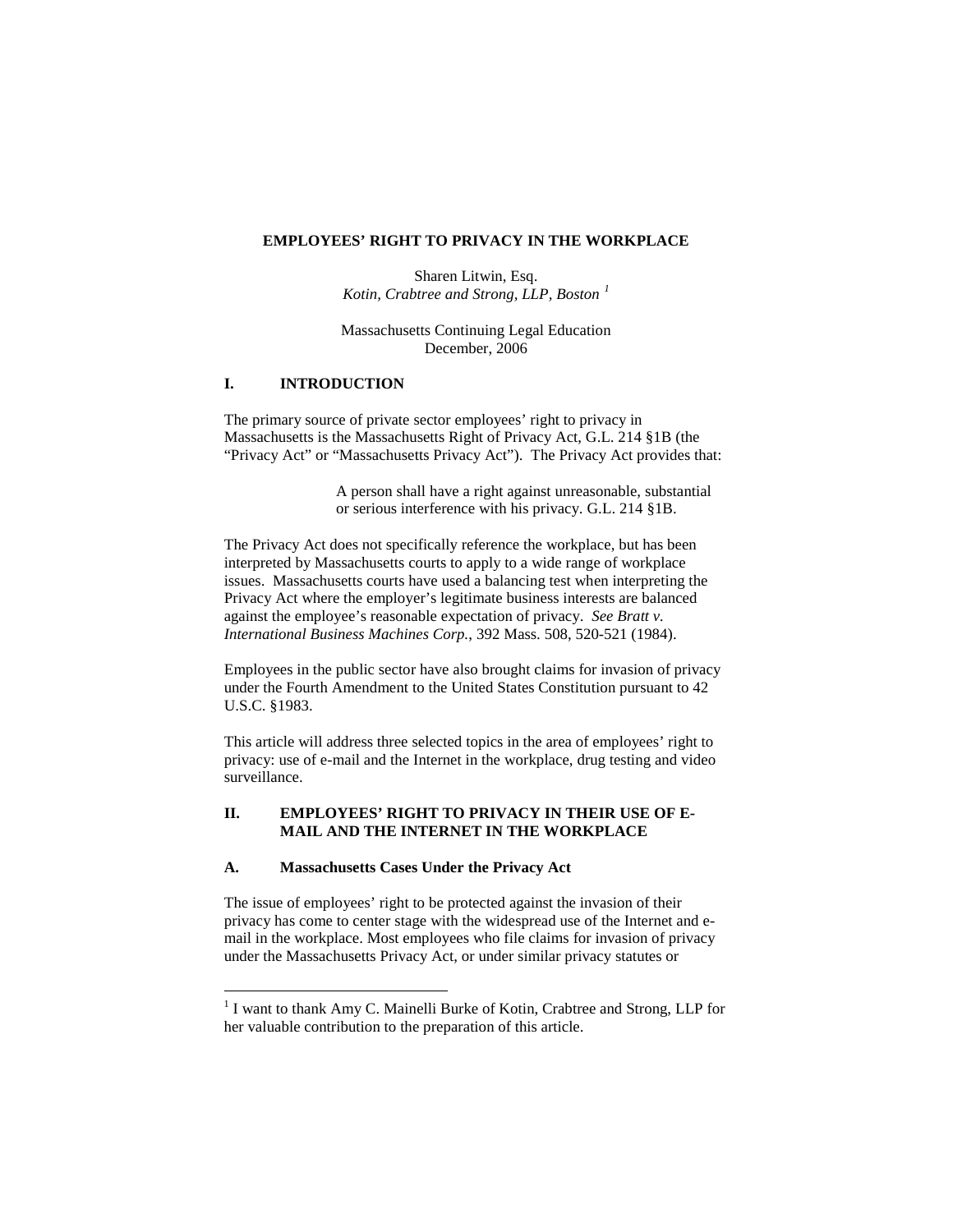common law in other states, in connection with their use of e-mail and the Internet in the workplace do not prevail. This is especially true when the employer has policies in place notifying its employees that the computer systems belong to the employer and that the employer has the right to monitor its employees' use of the Internet and transmission of e-mails on the employer's computer system. Even when an employer does not have specific computer use policies, the employer often still prevails on its employees' invasion of privacy claims. The courts in Massachusetts and elsewhere balance the employer's legitimate business interests against the employee's reasonable expectation of privacy under the privacy statutes and usually find that the employee did not have a reasonable expectation of privacy.<sup>[2](#page-0-1)</sup>

Since the widespread use of the Internet and e-mail in the workplace is relatively recent, there has not been an abundance of caselaw under the Massachusetts Privacy Act relating to employees' use of e-mail or the Internet.

In *Restuccia v. Burk Technology, Inc*., 1996 WL 1329386 (Mass. Super. 1996), the employer had an e-mail system where each employee had a password that they were instructed to change periodically to ensure confidentiality. There was no company policy against using e-mail for personal messages. There was only a policy against excessive "chatting." Supervisors were able to access employees' computer files by using supervisory passwords. The company's email system stored everything on back up files that management could access. Employees, however, were not informed that all e-mail on the company system was saved or that their supervisors had access to all stored e-mail.

After the president of the company was informed by a manager that plaintiff Neil S. LoRe ("LoRe") spent a lot of time utilizing e-mail, the president accessed the back up files using his supervisory password and read LoRe's and co-plaintiff Laurie M. Restuccia's ("Restuccia") e-mails. After reading LoRe's e-mail to Restuccia, which contained nicknames for the president and referenced his affair with another employee, both employees were fired. The reason given for the termination was excessive use of e-mail, not the contents of their e-mails.

<span id="page-1-0"></span><sup>&</sup>lt;sup>2</sup> This article will discuss the Massachusetts Privacy Act, cases brought under similar privacy statutes in other states and, as to public employees, privacy rights stemming from the Fourth Amendment to the United State Constitution. It will not discuss other statutory sources for employees' claims for invasion of privacy in connection with their use of the Internet and e-mail at work such as the Electronic Communications Privacy Act of 1986, 18 U.S.C. §§2510 – 2522, 2701 – 2712, which prohibits the interception and monitoring of electronic communications, and the Massachusetts Eavesdropping Act, G.L. c. 272 §99, because my co-presenter will be concentrating on these statutes in his article. However, employees rarely prevail on their claims for invasion of privacy in connection with their use of the Internet or e-mail in the workplace pursuant to these electronic interception statutes.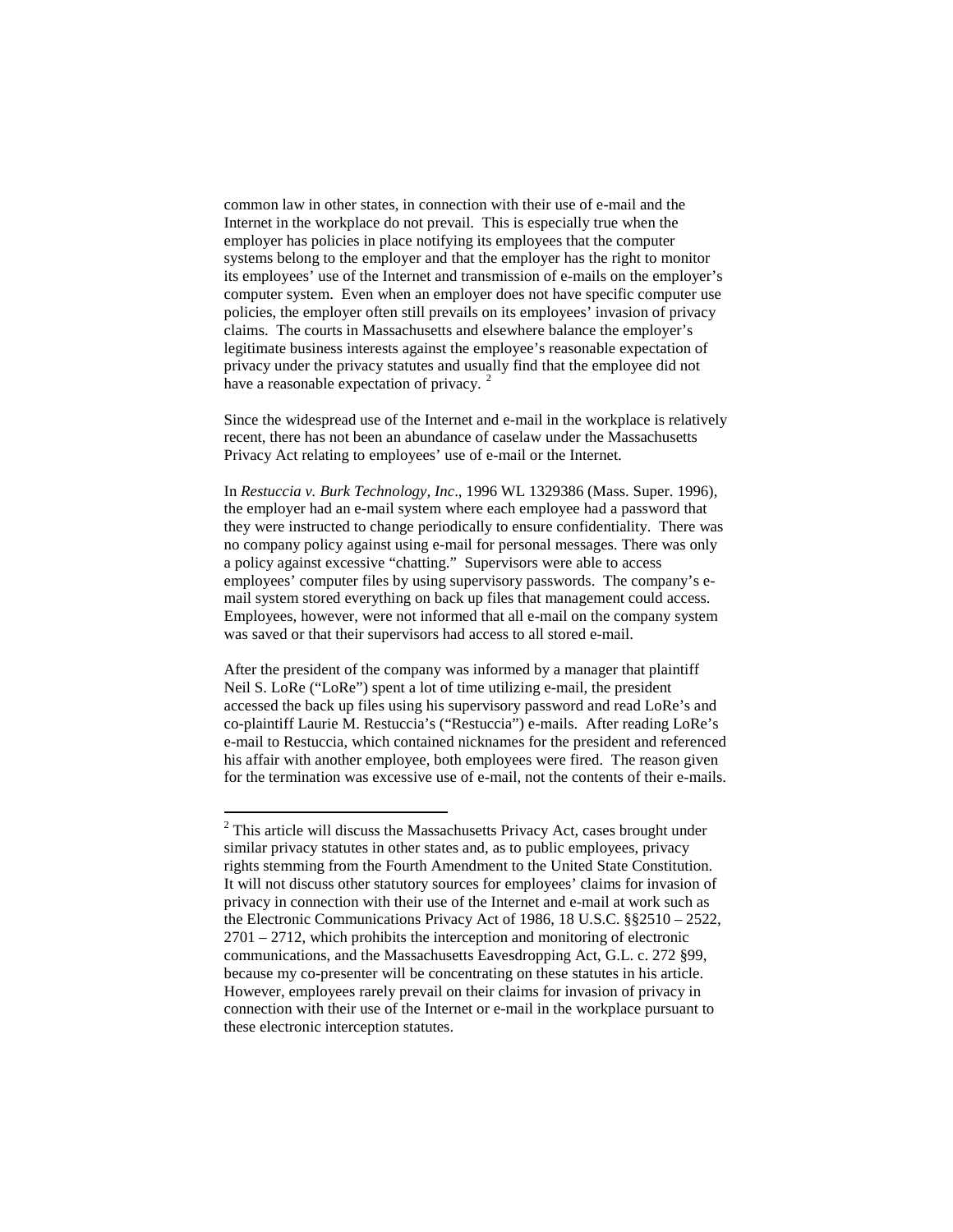The employees filed claims against the company and its president, *inter alia*, under the Massachusetts Privacy Act and the Massachusetts Eavesdropping statute. The court granted the defendants' summary judgment motion on the Massachusetts Eavesdropping Statute claim, but denied the defendants summary judgment on the Privacy Act claim, holding that there was a genuine issue of material fact as to whether the president's reading of the e-mails constituted an unreasonable, substantial or serious interference with the employees' privacy.

Notably, the employees were likely able to avoid summary judgment on the Privacy Act claim only because the employer lacked appropriate written e-mail and Internet use policies. In a jury trial in Middlesex Superior Court on November 22, 1999, however, a jury found for the employer and its president. *See* Massachusetts Lawyer's Weekly, 28 M.L.W. (Jan. 17, 2000) and 29 M.L.W. (Jan. 10, 2000). Although the employer lacked a written policy on e-mail use, it claimed that it had an established practice about employees' use of e-mail. The employer also presented evidence that the plaintiffs were very familiar with the company's computer system and should have known that their e-mails were not private.

In *Garrity v. John Hancock Mut. Life Ins. Co.*, 2002 WL 974676 (D. Mass. 2002), employees received sexually explicit e-mails from the Internet and other third parties, which they then forwarded to co-employees. A fellow employee complained after receiving one of these e-mails. The company, therefore, investigated the employees' e-mail folders as well as those of other employees they e-mailed on a regular basis.

The company terminated the employees for a violation of its e-mail policy, which prohibited messages that were obscene or sexually oriented, and stated that inappropriate use of e-mail was a violation of company policy and may result in disciplinary action. The policy also stated that all information stored in the company's e-mail system was the property of the company. It further said that although the company does not intentionally inspect employees' e-mail usage, there might be business or legal situations that necessitate company review of e-mails and that the company reserved the right to access all e-mail files.

The employees filed a claim, *inter alia*, under the Massachusetts Privacy Act.<sup>[3](#page-1-0)</sup> The court held that while the plaintiffs believed their personal e-mail correspondence was private, their expectation of privacy was not reasonable.

<span id="page-2-0"></span><sup>&</sup>lt;sup>3</sup> The employees also filed claims under the Massachusetts Eavesdropping Statute. In *Garrity*, the court cited to *Restuccia*, stating that the automatic e-mail back up system is protected under the "ordinary business exemption" of the Massachusetts Eavesdropping Statute and, therefore, does not constitute an "unlawful interception" in violation of the statute.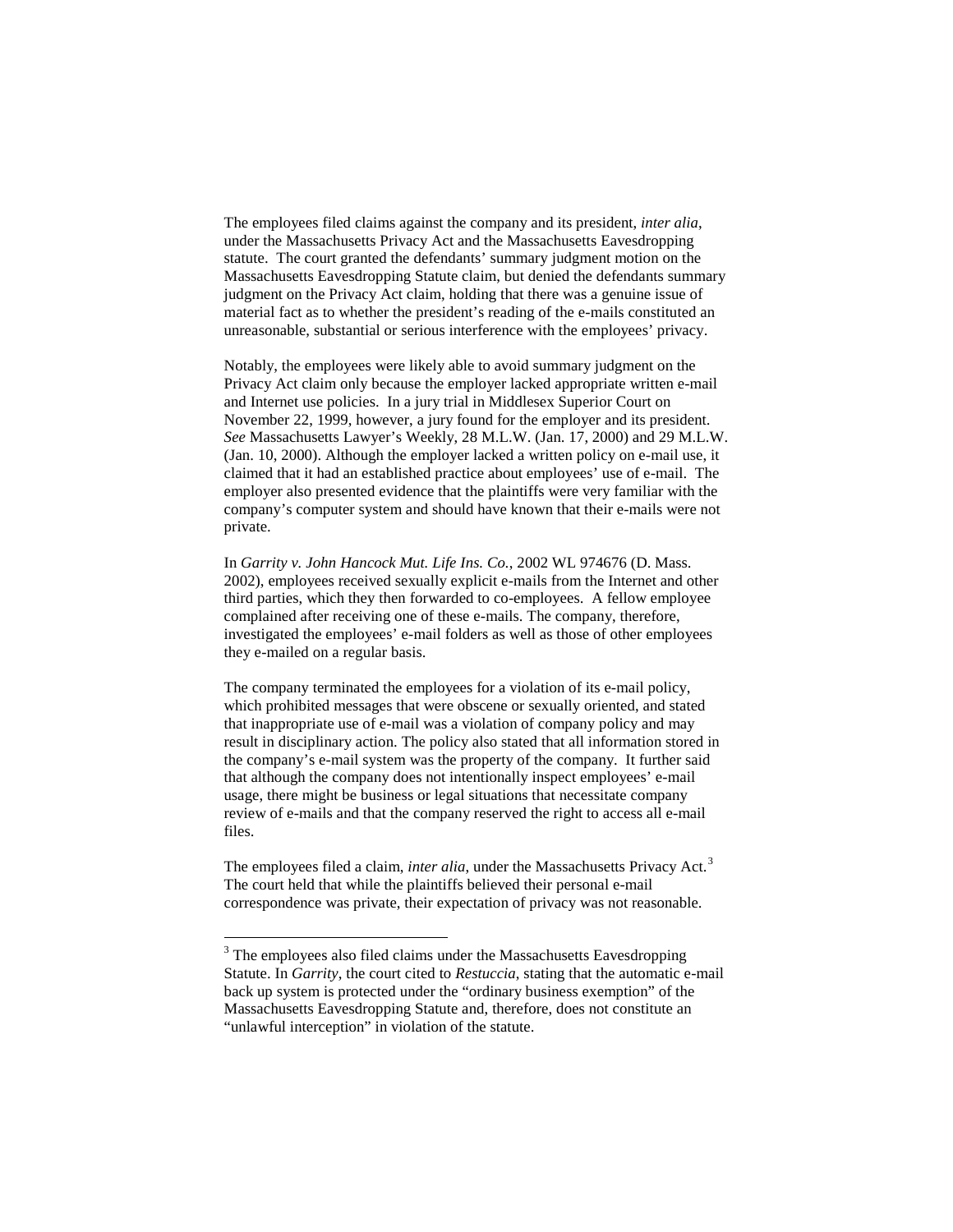The plaintiffs testified that they assumed that the recipients of their e-mail messages might forward them to others. Plaintiffs, moreover, admitted that they knew the employer had the ability to review the e-mails on the company's system and knew that they had to be careful about sending e-mails. The plaintiffs argued, however, that the e-mails were private because the company had instructed them on how to create passwords and personal e-mail folders. The court noted that any e-mail messages stored in personal folders were still transmitted over the company network and at some point were accessible by a third party.

Although the company had specific policies regarding their employees' use of email in the workplace, the court emphasized that other courts have held that employees have no reasonable expectation of privacy in their e-mail use even where the employer did not have specific e-mail usage policies. *See Smyth v. Pillsbury Co*., 914 F. Supp. 97 (E.D. Pa. 1996) (Even in the absence of a company policy, plaintiffs would not have a reasonable expectation of privacy in work e-mail).

The *Garrity* court held that even if the plaintiffs had a reasonable expectation of privacy in work e-mail, the company's legitimate business interest in protecting employees from harassment at work would likely trump their privacy interest.

In *Battenfield v. Harvard University,* 1993 WL 818920 (Mass.Super. 1993), an employee brought a claim, *inter alia*, under the Massachusetts Privacy Act based on four allegedly unlawful disclosures, including Harvard's inspection of the employee's papers and computer files while she was on sick leave. The plaintiff's privacy claim was dismissed. The court determined that the material was not highly personal and was reasonably related to the employer's legitimate business interest of ensuring the plaintiff's fitness for the job and the masters' program. The court concluded there was little or no privacy interest in the employee's work files because they were Harvard's property.

# **B. Non-Massachusetts Cases On Employees' Right To Privacy In Their Computer Use**

Plaintiffs filing privacy claims under other states' privacy laws or common law also rarely prevail, especially when the employer has an adequate e-mail and computer use policy.

In *Smyth v. Pillsbury Co*., 914 F.Supp. 97 (E.D.Pa. 1996), an at will employee brought a claim for wrongful termination in violation of public policy when he was terminated for transmitting inappropriate and unprofessional comments over his employer's e-mail system. The court held that the termination did not violate public policy, as there was no reasonable expectation of privacy under Pennsylvania law in e-mail communications voluntarily made by an employee to his supervisor over the company e-mail system. The court held that the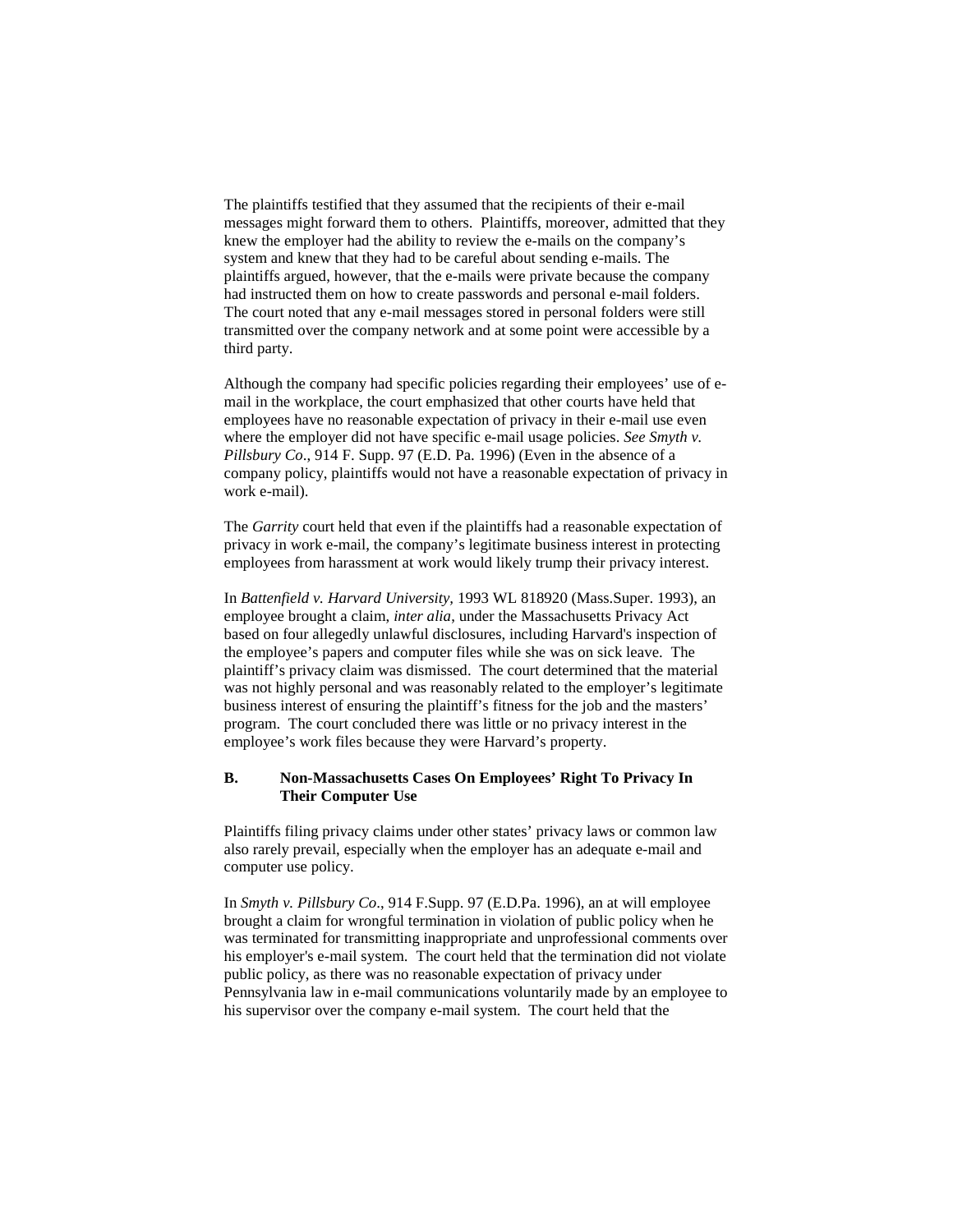employer had the right to read employee e-mails transmitted over the company systems, even if the monitoring was done without the employee's knowledge, and even where the employer had repeatedly assured employees that all e-mail communications would remain confidential and privileged and could not be intercepted and used by the employer against its employees as grounds for termination or reprimand.

In *Thygeson v. U.S. Bancorp,* 2004 WL 2066746 (D.Or. 2004), an employee brought a state law claim for invasion of privacy based on the employer's monitoring and search of his computer at work. The employer compiled a report of all the websites the employee had visited during a particular period, but not their actual contents. The report was compiled using the network drive and no one entered the employee's office.

The court determined that no court precedents supported the employee's argument that he had a reasonable expectation of privacy in the e-mails saved in his personal folder. The court stated that on the contrary, other courts have held that when an employer accesses its own computer network, and like U.S. Bancorp, has an explicit policy banning personal use of office computers and permitting monitoring, an employee has no reasonable expectation of privacy.

In *Kelleher v. City of Reading*, 2002 WL 1067442 (E.D.Pa. 2002), an employee sued her employer for, *inter alia*, invasion of privacy under Pennsylvania law for the publicizing of e-mails and other purportedly private information relating to her suspension. The court held she had no reasonable expectation of privacy in workplace e-mail where the employer's guidelines explicitly informed employees that there was no such expectation of privacy.

# **C. Fourth Amendment Right To Privacy**

Public employees have also utilized the Fourth Amendment to the United States Constitution, in addition to state privacy statutes, as a source of protection against an invasion of privacy in their use of their employer's computer system.<sup>[4](#page-2-0)</sup> The Fourth Amendment guarantees, "The right of the people to be secure in their persons, houses, papers, and effects, against unreasonable searches and seizures…" U.S.C. Const. Amend. 4. The results have generally been unfavorable to employees where the employer had written policies warning employees of its right to monitor its computer systems, but more favorable to employees where the employer lacked such policies.

<span id="page-4-0"></span><sup>&</sup>lt;sup>4</sup> Note that in bringing constitutional claims, state action is required, which raises issues of sovereign immunity, qualified immunity and common law immunity. These topics are outside the scope of this article, but practitioners should be aware of these doctrines, which shield state actors from liability under certain circumstances.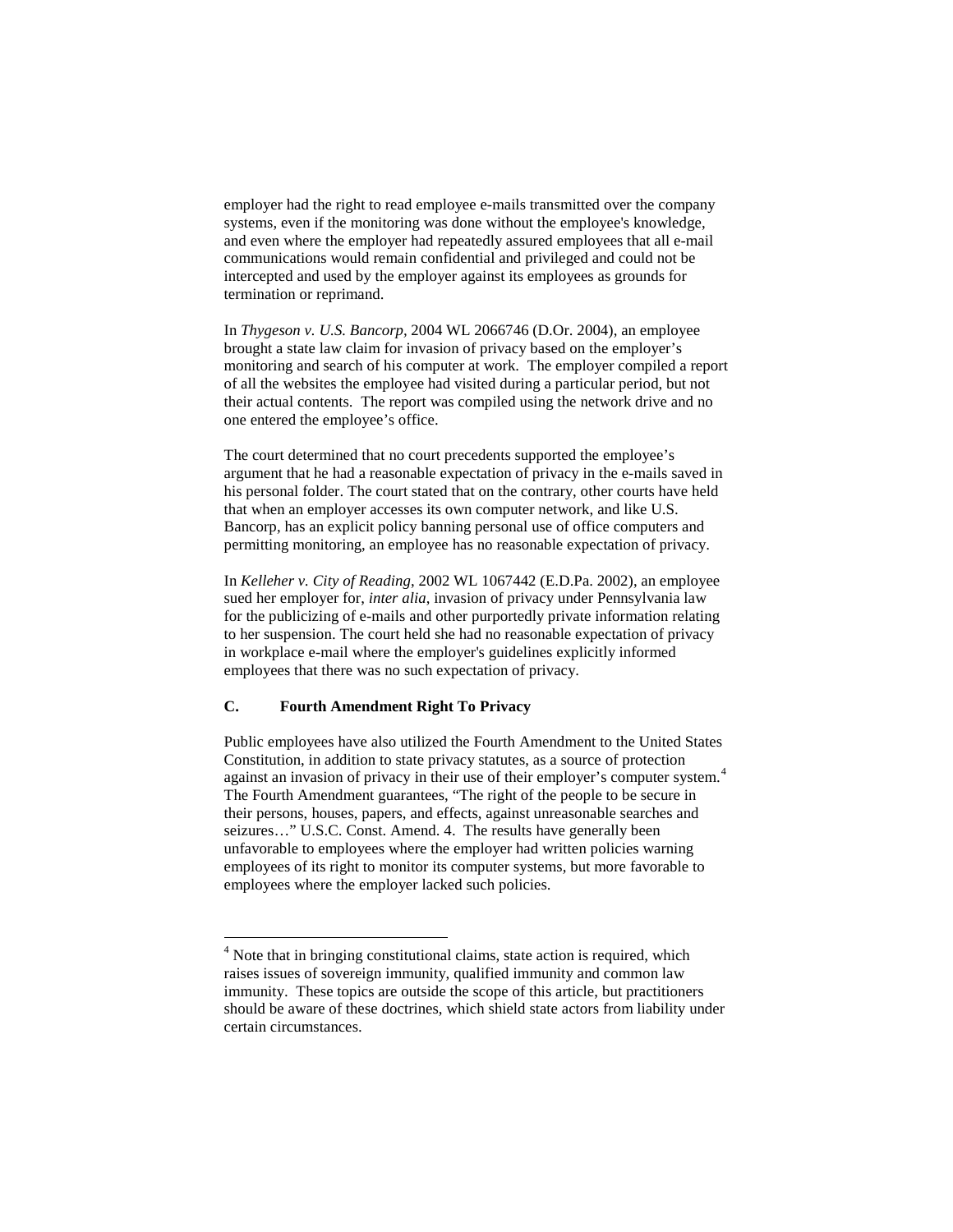*See e.g. U.S. v. Angevine*, 281 F.3d 1130 (10<sup>th</sup> Cir. 2002) (Employee's motion to suppress materials from work computer denied where employer had written monitoring policy); *U.S. v. Simons*, 206 F.3d 392 (4<sup>th</sup> Cir. 2000) (Employee's motion to suppress denied in light of employer's Internet policy); *U.S. v. Bailey*, 272 F.Supp.2d 822 (D.Neb. 2003) (Employee's motion to suppress evidence from work computer denied where employer had written monitoring policy); *Wasson v. Sonoma County Jr. College Dist.*, 4 F.Supp.2d 893 (N.D.Cal. 1997) (Employee's claim denied because of the employer's written monitoring policy); *U. S. v. Thorn,* 375 F.3d 679 (8th Cir.2004) *cert. granted and judgment vacated on other grounds by* 543 U.S. 1112, 125 S.Ct. 1065 (2005) (Warrantless search of employee's computer did not violate the Fourth Amendment where employer had written monitoring policy); and *Leventhal v. Knapek*, 266 F.3d 64 (2<sup>nd</sup> Cir. 2001) (Employee had a reasonable expectation of privacy where the employer had no written policy governing computer usage and no general practice of monitoring, but summary judgment for the employer on §1983 claim was affirmed for other reasons.)

Notably, in *Haynes v. Office of Atty. Gen. Phill Kline*, 298 F.Supp.2d 1154 (D.Kan. 2003), the employee prevailed on a motion for a preliminary injunction where the underlying claim was based on Fourth and Fifth Amendment violations even though the employer's computer screen warned employees there was no expectation of privacy in using the employer's computer system. The court emphasized that the employees were allowed to use the computer for private communications, were advised that unauthorized access to users' e-mail was prohibited, were given passwords to prevent access by others, and no evidence was offered to show that the employer ever monitored private files or employee e-mails.

#### **III. EMPLOYEES' E-MAIL COMMUNICATIONS WITH THEIR ATTORNEYS ON EMPLOYERS' COMPUTERS**

*National Economic Research Associates, Inc.("NERA") v. Evans*, 21 Mass.L.Rptr. 337, 2006 WL 2440008 (Mass.Super. 2006), is the only reported Massachusetts decision on the issue of whether employees waive their attorneyclient privilege when they communicate with their attorneys on their employer's computer system. The plaintiff employer NERA moved to compel defendant Evans, a former employee, to disclose e-mail communications between Evans and his private attorney that were transmitted on NERA's laptop computer. This case did not include a claim for invasion of privacy. Rather, Evans was seeking to prevent NERA from retaining otherwise privileged e-mail communications between him and his attorney that were retrieved by NERA from its computer.

Significantly, Evans e-mailed his attorney and received responses from his attorney utilizing his private Yahoo e-mail account, but the e-mails were transmitted on the employer issued laptop computer. NERA contended that Evans waived his attorney-client privilege because he should have realized that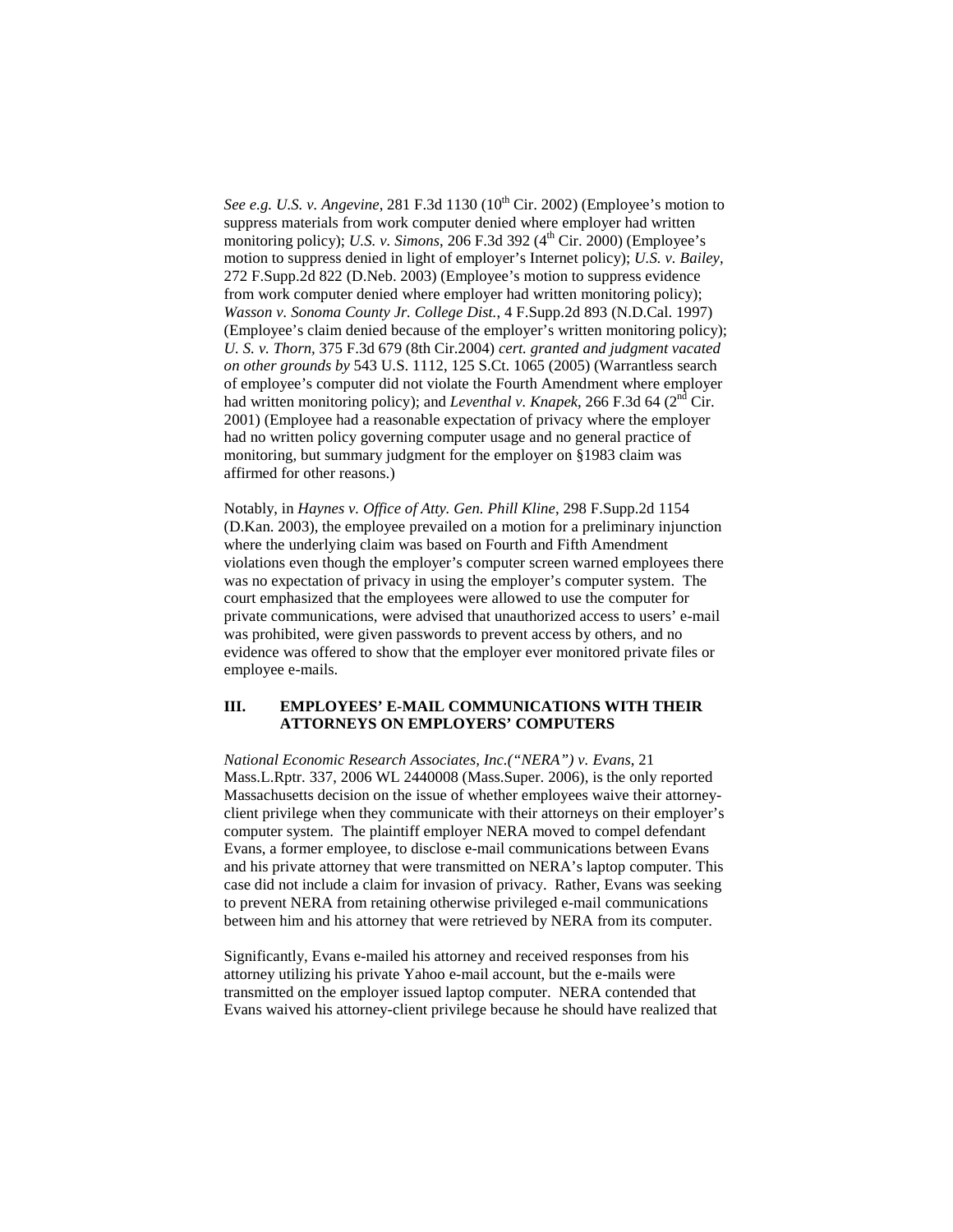the e-mails were stored on the laptop's hard disk and were subject to review by NERA.

When Evans resigned from NERA, he returned his laptop but first deleted his personal files. He did not, however, delete the e-mails from his Yahoo account because he did not know that these e-mails had been stored on the laptop's hard disk. After his resignation, NERA retained a computer forensic expert to search the hard disk on the NERA issued laptop and the expert was able to retrieve various communications between Evans and his attorney. Again, all of these communications were made via Evans' Yahoo account and not on NERA's Intranet. NERA instructed the expert to retain the e-mails, but not review them while NERA waited for the court decision on its motion to compel.

NERA argued that Evans had waived his attorney-client privilege because although his communications with his attorney were intended to be private, Evans should reasonably have understood from the circumstances of the communications that they were likely to be read by NERA.

The court determined that Evans did not waive his attorney-client privilege as to these e-mails on his Yahoo account.

The court stated that Evans could not reasonably have expected to communicate in confidence with his private attorney if he had e-mailed his attorney using his NERA e-mail address through the NERA Intranet because NERA's employee manual clearly warned employees that e-mails on the network could be read by NERA network administrators.

The court noted, however, that NERA's employee manual did not expressly state that NERA would monitor the *content* of Internet communications. Rather, it simply stated that NERA would monitor the Internet *sites* visited. More importantly, the employee manual did not expressly state, or even implicitly suggest, that NERA would monitor the content of e-mail communications made from an employee's personal e-mail account via the Internet whenever those communications were viewed on a NERA-issued computer. NERA also did not warn its employees that the content of such Internet e-mail communications was stored on the hard disk of NERA-issued computers and was, therefore, capable of being reviewed by NERA.

In holding that Evans did not waive the attorney-client privilege, the court also emphasized that Evans attempted to maintain the confidentiality of his communications with his attorney by using his private Yahoo account and by deleting other personal files on his NERA-issued laptop before he returned it to NERA. He did not delete the e-mails on his Yahoo account to and from his attorney only because he did not know that they would be stored on the computer's hard drive.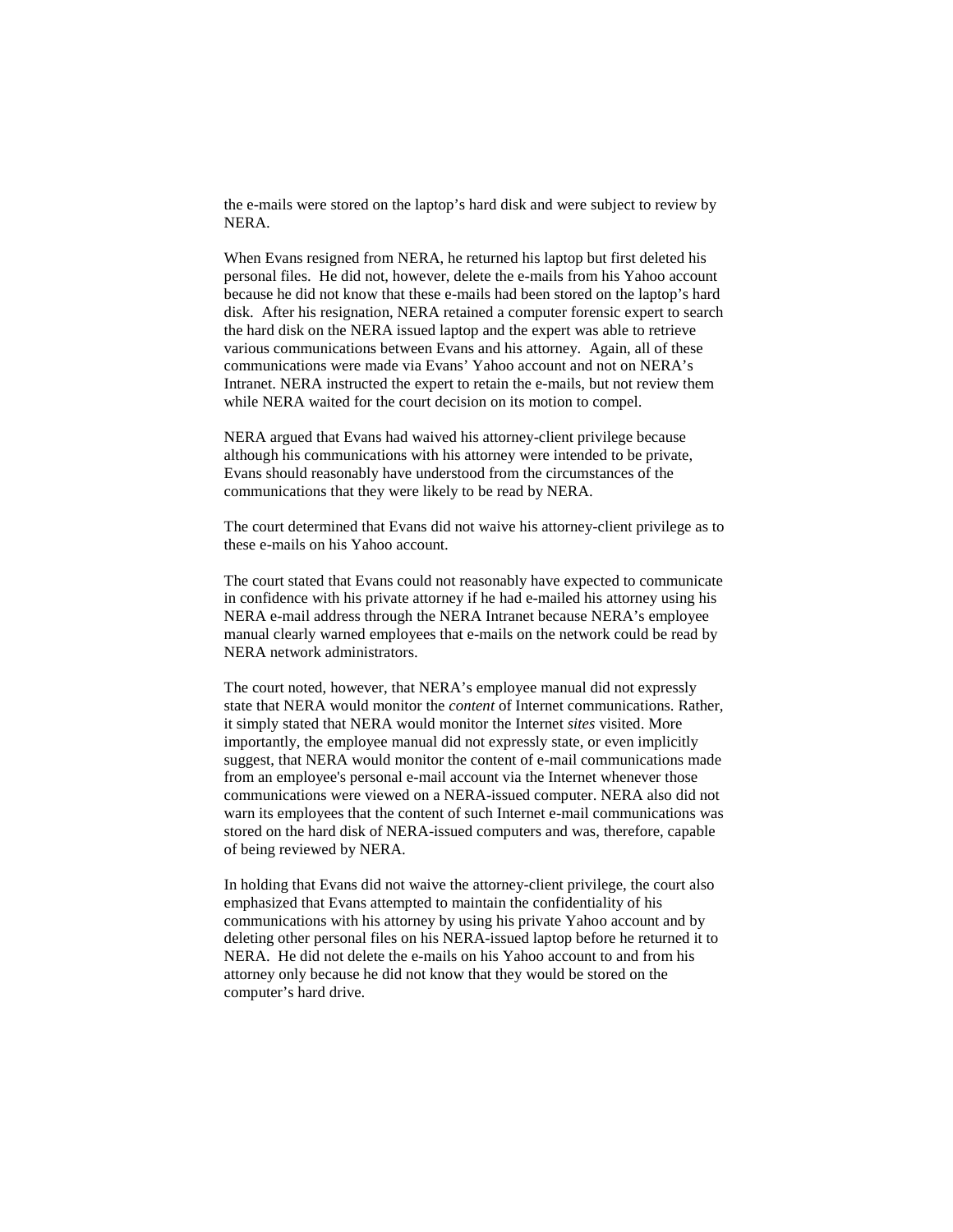The court's holding appears to be driven by the fact that these e-mails contained attorney-client communications and such communications are sacrosanct. Based on existing caselaw and the holding in this case, the e-mails may well not have been protected under the Massachusetts Privacy Act if the content of these e-mails were not otherwise privileged communications, even if they were sent on a personal e-mail account and even where employees were not warned that such e-mails could be reviewed.

The court, moreover, may well have ruled that the attorney-client privilege had been waived if NERA had a more explicit policy. The court stated:

> The bottom line is that, if an employer wishes to read an employee's attorney-client communications unintentionally stored in a temporary file on a company-owned computer that were made via a private, password-protected e-mail account accessed through the Internet, not the company's Intranet, the employer must plainly communicate to the employee that:

- 1. all such e-mails are stored on the hard disk of the company's computer in a "screen shot" temporary file; and
- 2. the company expressly reserves the right to retrieve those temporary files and read them.

Only after receiving such clear guidance can employees fairly be expected to understand that their reasonable expectation in the privacy of these attorney-client communications has been compromised by the employer. *Evans* at \*5.

The court, however, raised the dilemma of the employee who wants to communicate with his attorney and is on a business trip. To maintain the attorney-client privilege, the employee would not be able to safely communicate with his attorney on his company issued laptop, but would have to bring a second laptop on his trip. The court noted that even communicating via the hotel's computer might not preserve the attorney-client privilege.

The *Evans* decision is problematic for attorneys because it signals that it is not safe for clients to communicate with their attorneys if they are using their employer's computer system, even if they are using a personal e-mail address. For example, if an attorney sends a client a redlined settlement agreement, the client cannot safely retrieve the agreement until he returns home from work each evening, thereby delaying the settlement process.

*Curto v. Medical World Communications, Inc.*, 2006 WL 1318387 (E.D.N.Y. 2006), is similar to the *Evans* case. The court ruled that the plaintiff had not waived her right to assert her attorney-client and work-product privileges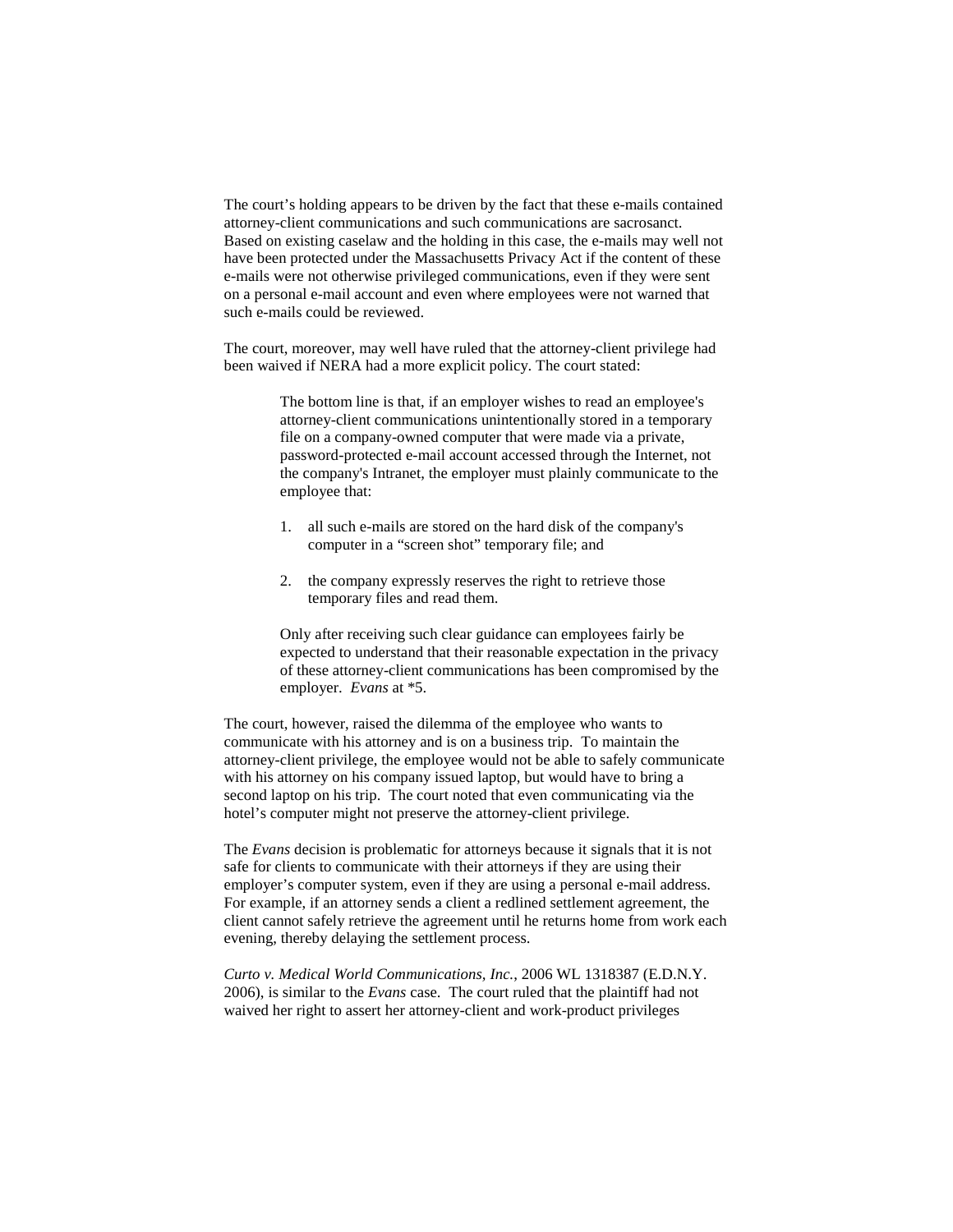concerning documents the employer retrieved from the laptop computer issued to the plaintiff. The court concluded that the plaintiff's conduct was not so careless as to suggest that she was not concerned with the protection of the attorney-client privilege. She deleted all personal files and written communications (notes and e-mails) with her attorney before she returned the laptop to the company. (The company was able to retrieve the plaintiff's deleted communications with her attorney only by retaining a forensic consultant.)

Notably, one of the factors the court considered was that the employer did not normally enforce its computer usage policy. The court also emphasized that the plaintiff in this case worked from her home office and her laptop was not connected to the employer's computer server. The employer, therefore, was not able to monitor her use of her home based laptop. In fact, it appears that this case may have been decided differently if the plaintiff had worked on the employer's premises.

The court noted that the standard used in analyzing whether the attorney-client privilege is waived is very different than the standard used to decide whether an employee has an expectation of privacy in workplace computer files where the employer has an explicit e-mail policy.

*See also In re Asia Global Crossing, Ltd.*, 322 B.R. 247 (Bkrtcy. S.D.N.Y. 2005) (The court could not determine whether the attorney-client privilege was waived with respect to employee's e-mails without further record as to whether the employer had a policy of monitoring employees' e-mails.)

# **IV. DRUG TESTING**

The outcome of claims by employees against their employers under the Massachusetts Privacy Act (or also under the Fourth Amendment if they are public employees) for mandatory drug testing usually depends on the nature of the employee's job responsibilities. Employees usually do not prevail on their claims if they are public safety officials or work in hazardous occupations. The courts also examine the drug testing procedure to ensure it is not overly intrusive and is reliable.

In *Folmsbee v. Tech Tool Grinding & Supply, Inc*., 417 Mass. 388 (1994), a former employee sued her employer for discharging her for refusing to submit to drug test. The court held the employer did not violate the employee's rights under the Privacy Act.

The company manufactured industrial cutting tools and the plaintiff was a tool grinder. The tools manufactured by the employee were razor sharp.

The drug testing at issue subjected the employees being tested to a brief visual inspection while dressed in a hospital gown to ensure that no employee brought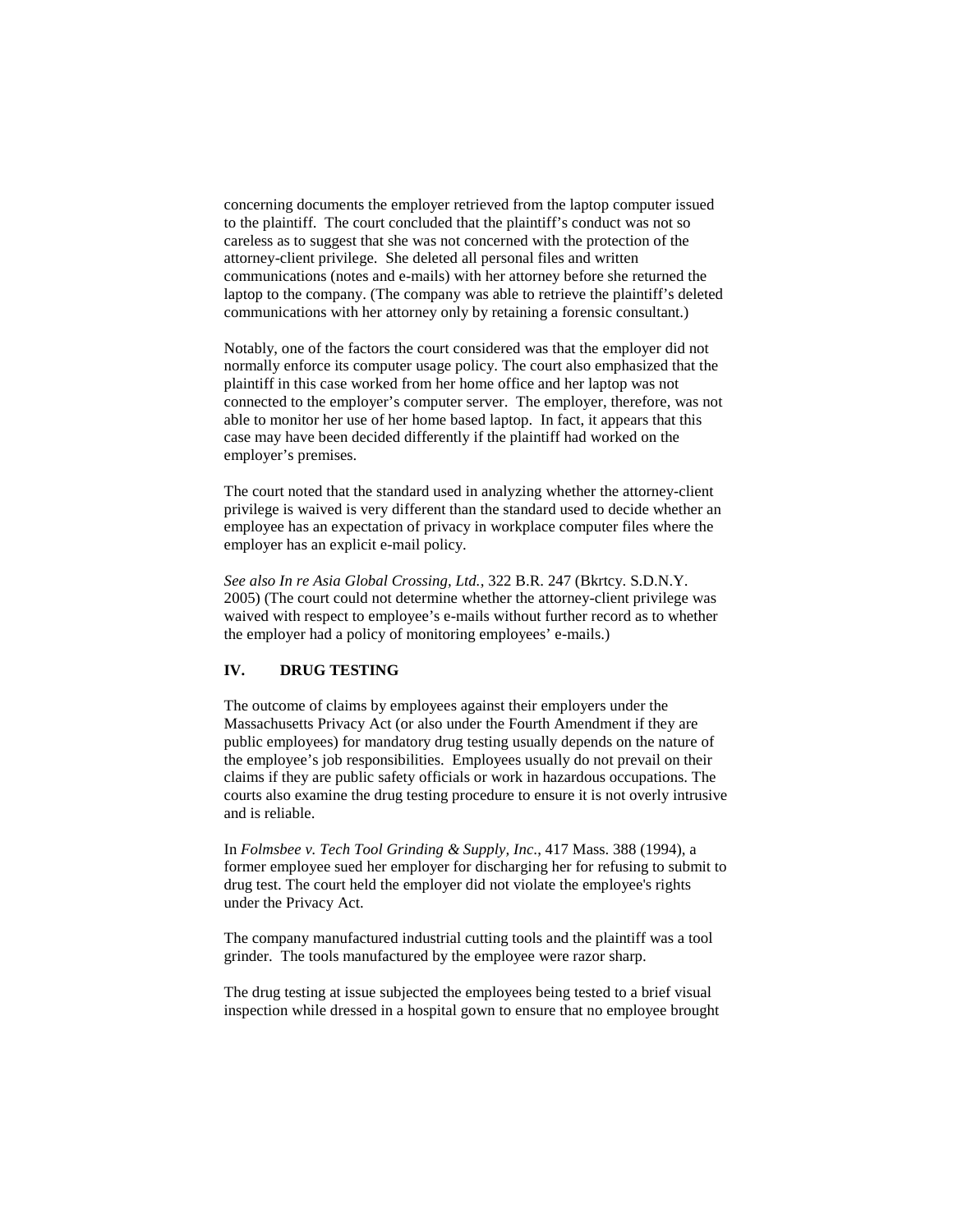a vial of urine with him or her to the test. The court balanced the employer's legitimate business interest in determining the employees' effectiveness at their jobs against the seriousness of the intrusion on the employees' privacy. The court recognized that requiring an employee to submit to urine analysis involved a significant invasion of privacy, but the court found that the balancing test tilted in favor of the employer in light of the dangerous nature of the work, the substantial evidence that drug use had occurred in the workplace, and the procedural safeguards utilized by the employer in the testing process to maximize privacy. The drug testing procedure, moreover, was not unnecessarily intrusive because vials of urine for purpose of frustrating drug testing were commercially available.

In *Webster v. Motorola, Inc*., 418 Mass. 425 (1994), two employees of an electronic equipment manufacturer, an account executive and a technical editor, sued the employer under the Massachusetts Privacy Act and the Massachusetts Civil Rights Act (MCRA), challenging the employer's drug testing program. The court affirmed the Superior Court's grant of summary judgment to the employer as to the technical editor and the denial of summary judgment as to the account executive.

The court determined the technical editor's interests under the Privacy Act outweighed the employer's interests in conducting a random drug testing program. The employer was engaged in the design, manufacture, and sale of electronic and communications equipment to federal and state agencies, and the editor's job duties were such that errors could possibility result in harm to human health and safety or to national security. The editor, however, edited technical texts, he was not a principal writer, his work was checked by others before release, he did not have security clearance, and he did not work directly on matters of national security. The employer conceded that it was unable to predict whether the manuals the editor edited were likely to affect national security or human health and safety. Accordingly, the court concluded that the nexus between the editor's job duties and the harms feared were attenuated and that the employer's legitimate business interests in determining whether its employees are using drugs were outweighed by the editor's privacy interests.

The court held, however, that the employer's legitimate business interests justified its random drug testing of the account executive. The court stated that the account executive's responsibilities included sales of communications equipment to government agencies, and his position required him to drive a company-owned vehicle approximately 20,000 to 25,000 miles a year. The court held that an employer's general interest of ensuring employee safety and providing a drug-free work environment is insufficient by itself to justify a random drug testing program. This employer, however, had an interest in ensuring that its motor vehicle was not being operated by a person intoxicated by drugs.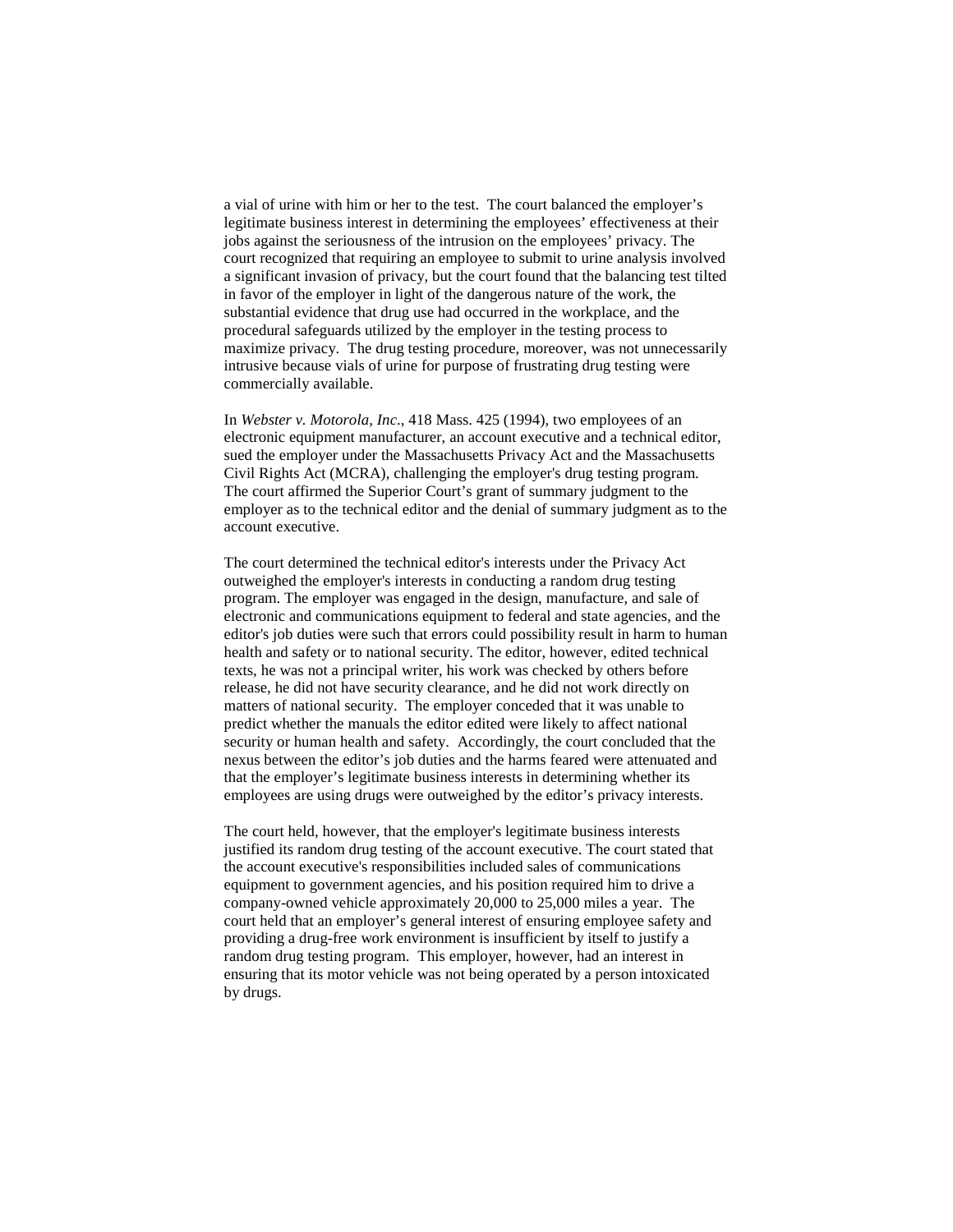The court also observed that the employer utilized a number of safeguards to ensure that the testing program was not unreasonably intrusive and that it was reliable. The employees tested were not observed while urinating or visually inspected during the procedure. The specimens were tested by an independent laboratory and if any specimens tested positive, the results were verified by an independent medical review officer. The laboratory, moreover, utilized a highly accurate, state of the art testing technique.

In *O'Connor v. Police Com'r of Boston*, 408 Mass. 324 (1990), a police cadet was discharged after testing positive for cocaine. He filed claims, *inter alia*, under the Fourth Amendment and the Privacy Act.

The court determined that unannounced, warrantless, and suspicionless urinalysis testing of all police cadets did not constitute an unreasonable invasion of police cadets' privacy. The court recognized the intrusiveness of collecting the urine sample and subjecting it to chemical analysis. The court noted, moreover, that the testing is capable of revealing not only recent drug use, but other personal information such as pregnancy. The court observed that this particular drug testing was especially intrusive because the cadets were being monitored in the act of urinating.

The court, however, concluded that the cadets had consented to the testing in pre-employment agreements, police officials had a compelling interest in determining whether cadets were using drugs and in deterring such use, and that those interests outweighed the cadets' privacy interests. The court concluded that any interference with the cadet's privacy rights was neither "substantial" nor "serious."

In *Byrne v. Massachusetts Bay Transp. Authority*, 196 F.Supp.2d 77 (D.Mass. 2002), police associations and police officers employed by the Massachusetts Bay Transportation Authority (MBTA) filed claims under the Privacy Act and the Fourth Amendment challenging a policy which required officers to submit to random urinalysis drug and alcohol screens under direct observation of collection employees in certain circumstances. The court rejected the plaintiffs' claims. The court cited to *Webster v. Motorola, Inc.*, and observed that the only time the Supreme Judicial Court has held that a drug testing procedure violated the Privacy Act was in a case where the employee being tested was not engaged in a dangerous or safety-sensitive occupation.

In *Harrison v. Eldim, Inc.*, 2000 WL 282446 (Mass.Super. 2000), the plaintiff filed suit against his employer alleging that defendants violated the Privacy Act by compelling him to provide a urine sample for drug analysis after he sought medical attention following a work-related accident. The court held that the employer's legitimate business interests justified the post-accident drug testing of an employee in the plaintiff's position to ensure that his work performance was not impaired by controlled substances, and that the procedures the employer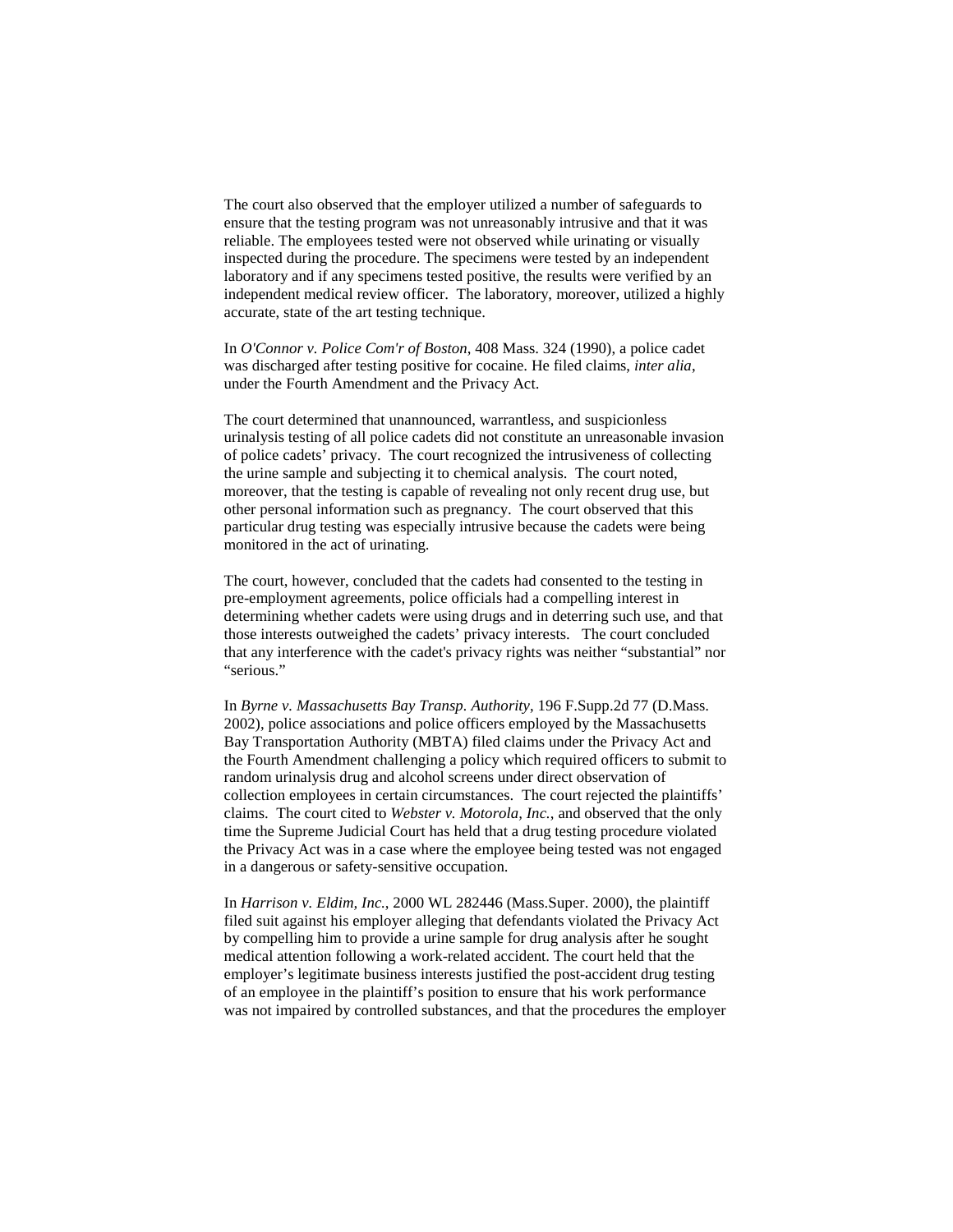utilized did not invade the plaintiff's privacy any more than was inherent in drug testing itself. The court concluded that there was no unreasonable interference with the plaintiff's privacy.

# **V. VIDEO SURVEILLANCE OF EMPLOYEES**

Claims by plaintiffs under the Massachusetts Privacy Act and/or the Fourth Amendment based on their employer's surveillance of employees have had mixed success depending on the type of surveillance and the particular factual circumstances. There is a dearth of cases in Massachusetts and elsewhere on this issue and the law is still unsettled.

In *Nelson v. Salem State College*, 446 Mass. 525 (2006), a state college employee who was videotaped by a hidden camera as she changed clothes and applied sunburn medication to her upper chest area and neck in an open area of her workplace brought claims under, *inter alia*, the Fourth Amendment pursuant to 42 U.S.C. §1983 and under the Privacy Act against the college and its public safety officers. She claimed that the defendants' 24 hour video surveillance of her workplace without a warrant violated her right to privacy.

The area in question was an office open to the public during the day, but locked at night. However, volunteers and employees had keys. The college began secret video surveillance of the office (but no audio surveillance) because they were concerned about unauthorized entry into the office after regular business hours. The college, however, chose to use 24 hour surveillance instead of surveillance only when the office was closed.

The court in *Nelson* emphasized that there is a dearth of cases involving video surveillance and there have been conflicting conclusions reached by different courts. The court concluded, therefore, that this area of the law is still unsettled.

The court determined that although the plaintiff had a subjective expectation of privacy there was no objectively reasonable expectation of privacy in the workplace against such surveillance and summary judgment was affirmed as to the Fourth Amendment claim. The court emphasized that the area under surveillance was open to the public.

The individual defendants in *Nelson* were sued under the Privacy Act in their individual capacities.<sup>[5](#page-4-0)</sup> The court held that even assuming there was an invasion

<span id="page-11-0"></span><sup>&</sup>lt;sup>5</sup> The plaintiff conceded that the Commonwealth, the college, the board of trustees and the individual defendants acting in their official capacities were immune from intentional tort claims and that the Massachusetts Tort Claims Act, G.L. c. 258, §10(c), specifically lists invasion of privacy as a type of intentional tort. She also conceded her claim under the Fourth Amendment as to these defendants.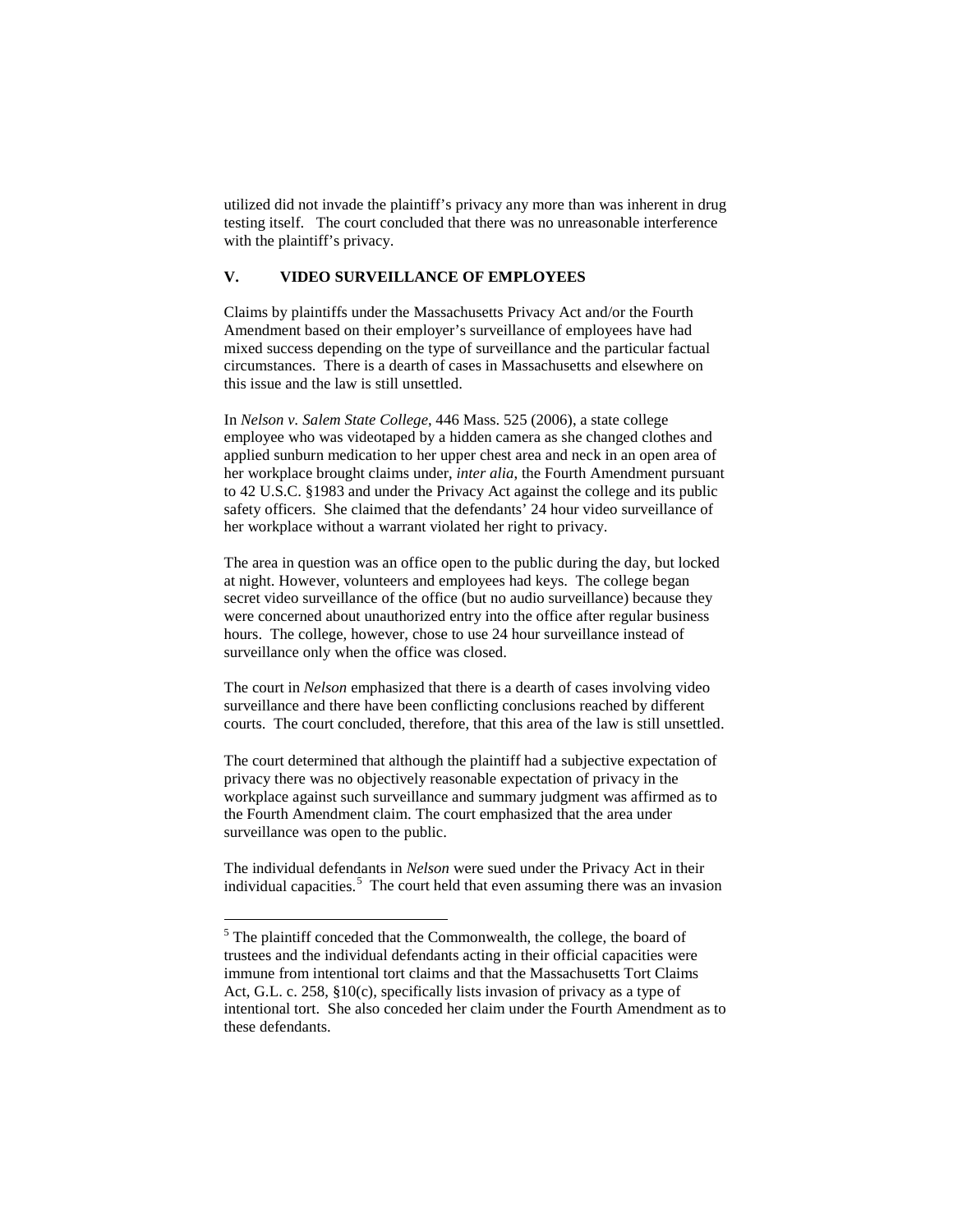of privacy, the individual defendants were shielded from liability for the Privacy Act claim by the doctrine of common law immunity.<sup>[6](#page-11-0)</sup> They acted in good faith, engaging in activity that was within their discretion in monitoring the workplace, i.e., investigating criminal activity on the campus through surveillance.

The court in *Nelson* and in the other video surveillance cases cited by *Nelson* looked at a number of factors in evaluating whether plaintiffs have an objectively reasonable expectation of privacy. These factors include: whether the surveillance is secret, whether the area under surveillance is public, whether it an enclosed area, whether the surveillance is of a private office with a door, whether the office is locked, whether the employee has exclusive use of the area, whether there is audiotaping, whether there is adequate justification for the surveillance, whether the surveillance is conducted in the most restrictive manner possible, and whether the area under surveillance is a locker room where employees undress or a restroom. *Nelson* at 534-536.

In *Clement, et al v. Sheraton-Boston Corp*., Suffolk Super. Court Docket Nos. 93-0909F, 93-3450F and 94-4233F (Suffolk Super. Ct. Feb. 21, 1997), employees filed a Privacy Act claim based on secret videotaping by Sheraton of a remote area in the men's locker room. Sheraton argued it had been trying to discover whether employees were dealing cocaine. The tapes showed no illegal activity. The court held that the employees could seek emotional distress damages under the Privacy Act, even where no physical harm was suffered. Summary judgment was denied, but the case settled for \$200,000 before trial. The settlement went to the five employees who were taped in the men's locker room. *See* Massachusetts Lawyer's Weekly, 26 M.L.W. 1068 (Jan. 19, 1998). *See also Clement v. Sheraton-Boston Corp.*, 1993 WL 818763 (Mass. Super. 1993) (Discussing the facts in denying defendants' motion for an injunction to prohibit parties from disseminating statements about the case by means of public communications.)

In *Vega-Rodriguez v. Puerto Rico Tel. Co.*, 110 F.3d 174 (1<sup>st</sup> Cir. 1997), employees of a quasi-public telephone company filed a lawsuit against the company challenging videotaping of their workplace under the Fourth Amendment. The court emphasized that the law in this area was not established and stated that, "As employees gain access to increasingly sophisticated technology, new legal issues seem destined to suffice the workplace." *Id.* at 176.

 $6$  A public employee may be personally liable pursuant to G.L. c. 214 § 1B, but under the doctrine of common law immunity a public official, exercising judgment and discretion, is not liable for negligence or other error in making an official decision if the official acted in good faith, without malice and without corruption.